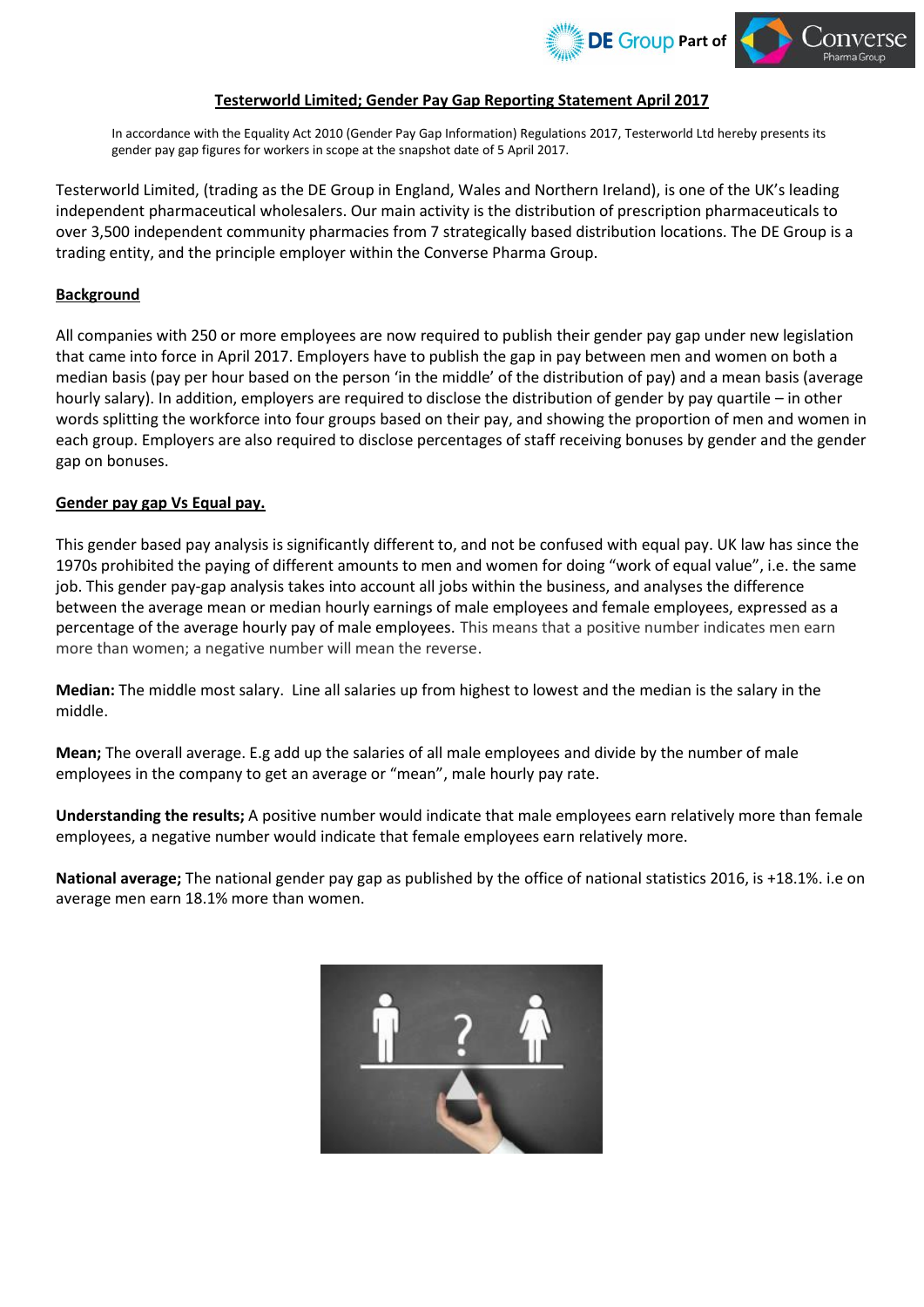

**Gender pay gap results**

Mean Median -33.3% -32.8%



**Gender profile by pay quartile.**

Total full-pay relevant employees: Male = 295 (64%); Female = 169 (36%)

**Gender pay gap bonus Results**

| Mean  | Median |
|-------|--------|
| 47.9% | 7.5%   |

**Proportion of Males and Females Receiving a Bonus**

| Male  | Female |
|-------|--------|
| 10.9% | 47.3%  |